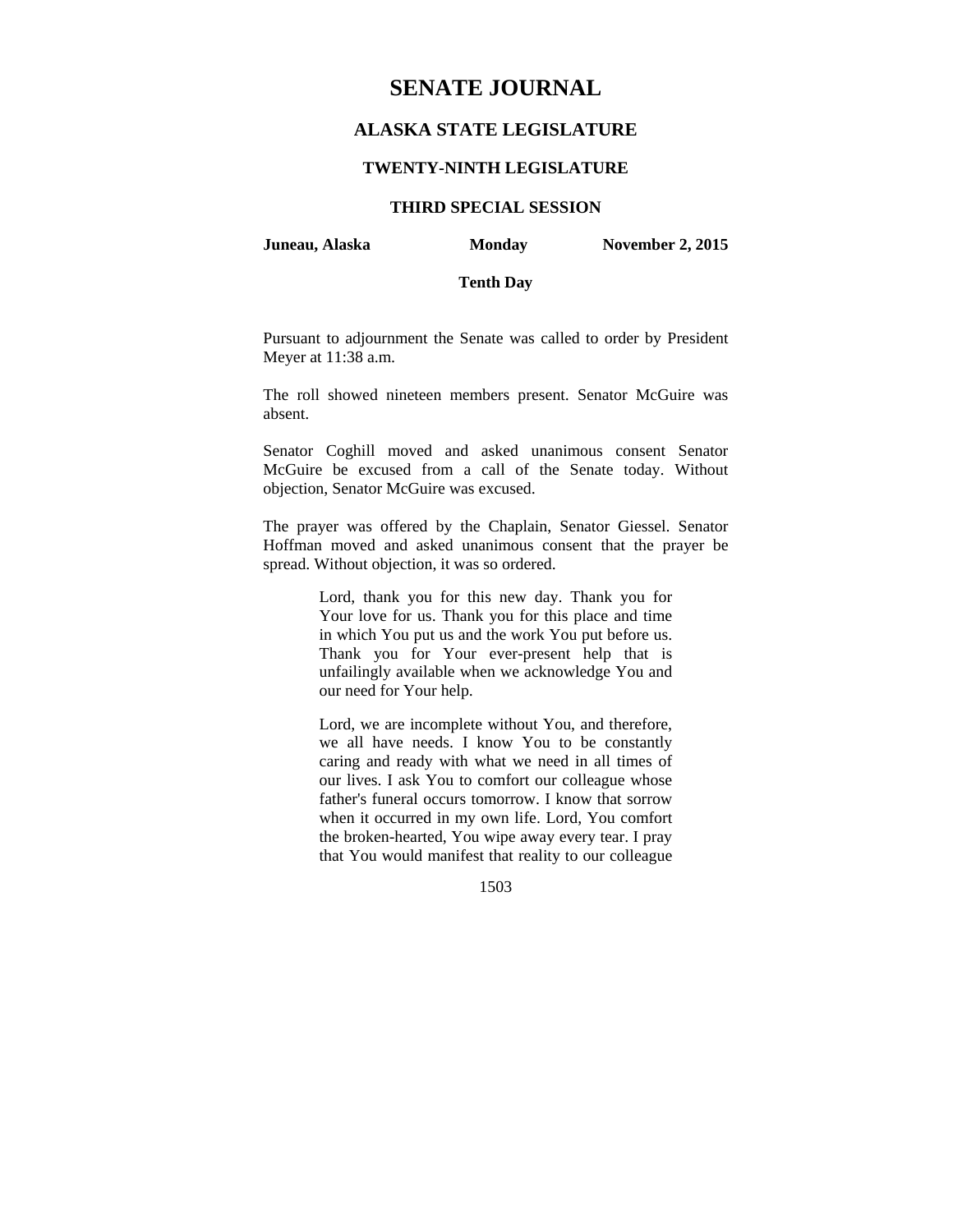today, so that she would know that You, Lord, have your hand on her father, and on her. I pray that she would know how wide, long, high and deep Your love is for her.

Lord, thank you for the privilege of living in such a wonderful part of Your planet, Alaska. This piece of land has been abundantly blessed by You with stores of stuff for us to use.

You have assigned to us the stewardship of Your land, to cultivate, to use, to take care of it. I know that You have placed oil and gas here for us to use for Your purposes. Lord, You know the dilemma we are facing about the use of Your oil and gas.

You have equipped members of this Senate with the knowledge, insight and wisdom needed for this hour and decisions before us. I ask for each of us, and our staff at all levels, that we would fully acknowledge You and call on You for Your help. I pray that our decisions would be filled with understanding of Your purpose for this land and our lives.

I ask you, Lord, to give us the same wisdom You gave Solomon. Not for our personal elevation or selfaggrandizement, but so that we would know and acknowledge Your sovereignty over our lives, the land and the times in which we live.

Lord, we don't know what to do ... but our eyes are on You.

I give thanks to You, Lord, for Your love endures forever. I know You are faithful, able and willing to guide our decisions.

I pray this, in the name above all names, the Lord Jesus Christ. Amen.

Senator Hoffman led the Senate in the Pledge of Allegiance.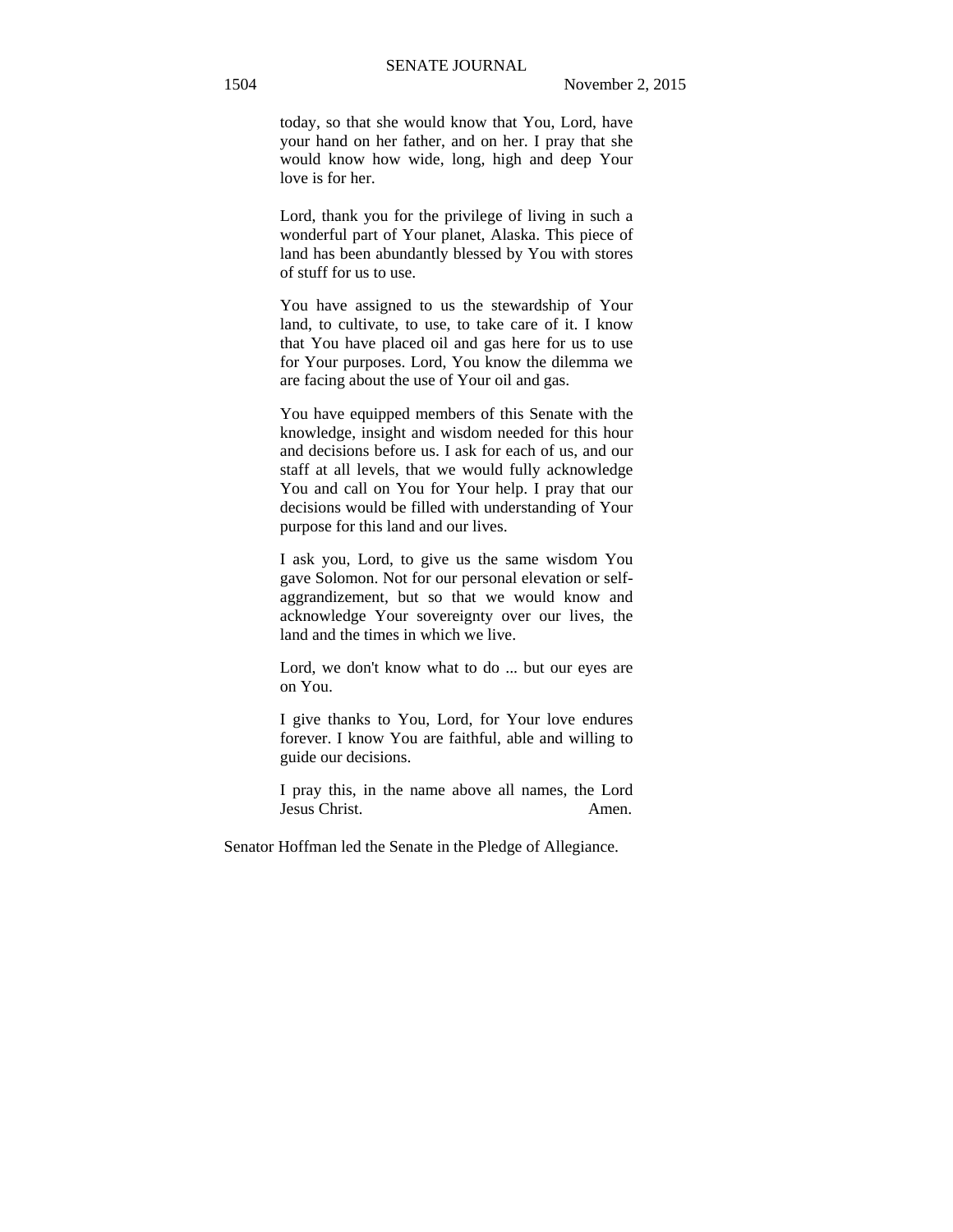# **Certification**

Senator Coghill moved and asked unanimous consent that the journals for the seventh through ninth legislative days of the Third Special Session be approved as certified by the Secretary. Without objection, it was so ordered.

### **Standing Committee Reports**

## **SB 3001**

The Finance Committee considered SENATE BILL NO. 3001 "An Act making supplemental appropriations; making appropriations to capitalize funds; making appropriations to the general fund from the budget reserve fund (art. IX, sec. 17, Constitution of the State of Alaska) in accordance with sec. 12(c), ch. 1, SSSLA 2015; and providing for an effective date" and recommended it be replaced with

> CS FOR SENATE BILL NO. 3001(FIN) "An Act making supplemental appropriations; making appropriations to capitalize funds; and providing for an effective date."

Signing do pass: Senators Kelly, MacKinnon, Cochairs; Senators Micciche, Bishop, Olson, Hoffman. Signing amend: Senator Dunleavy.

The bill is on today's calendar.

#### **SJR 301**

The Resources Committee considered SENATE JOINT RESOLUTION NO. 301 Opposing the recent decisions to cancel future lease sales in the Chukchi and Beaufort Seas and to deny the suspension of Shell and Statoil's leases; urging the United States Department of the Interior to continue to promote oil exploration in the Chukchi and Beaufort Seas; urging the United States Bureau of Safety and Environmental Enforcement to reconsider and approve requests from Shell and Statoil for lease suspensions in the Chukchi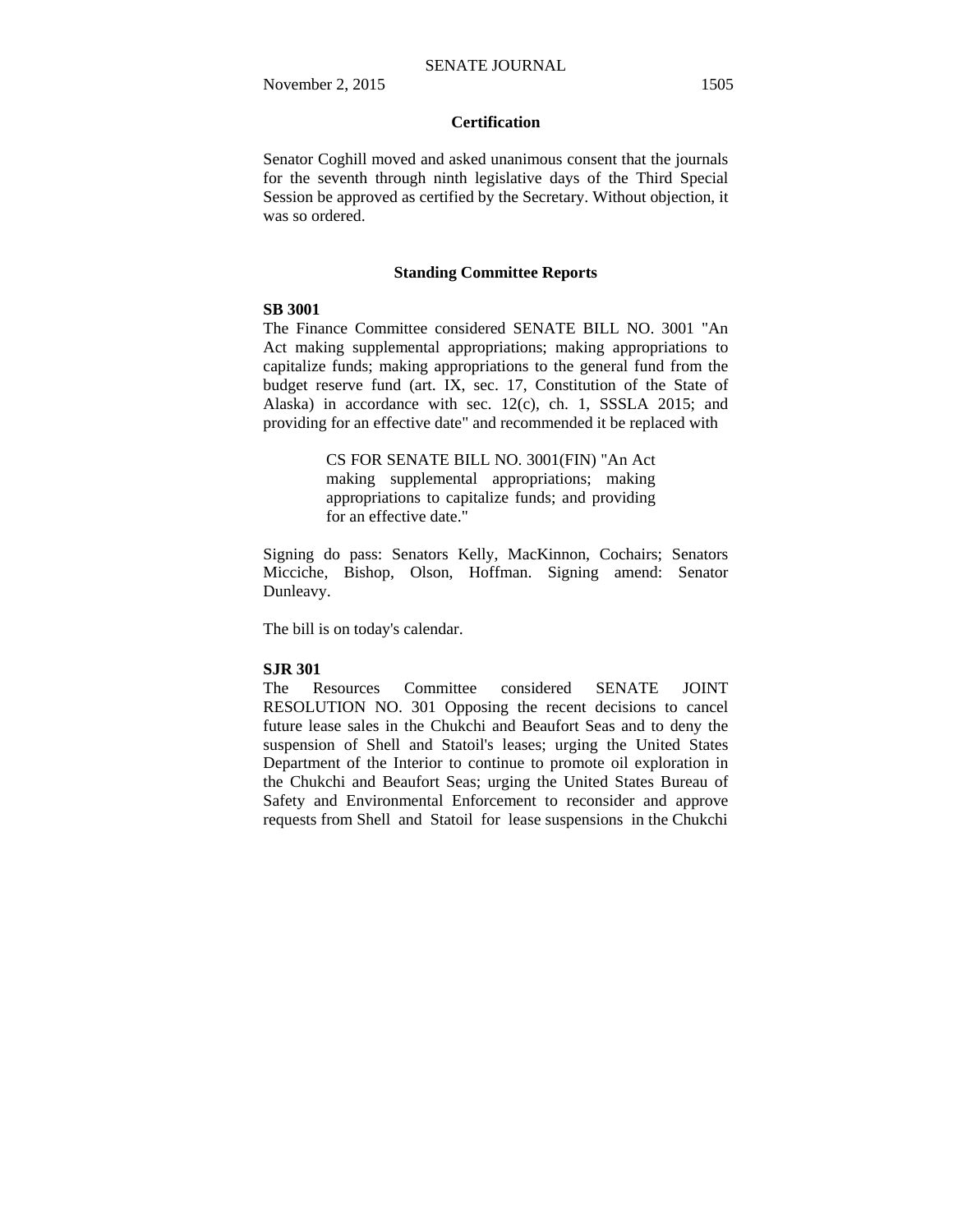Sea Planning Area and Beaufort Sea Planning Area; and urging the ongoing efforts to develop offshore oil and gas in the Arctic Outer Continental Shelf, and recommended it be replaced with

> CS FOR SENATE JOINT RESOLUTION NO. 301(RES)

Signing do pass: Senator Giessel, Chair; Senators Costello, Coghill, Stedman, Stoltze.

The following fiscal information was published today: Fiscal Note No. 1, zero, Senate Resources Committee

The resolution is on today's calendar.

#### **Consideration of the Calendar**

#### **Second Reading of Senate Bills**

#### **SB 3001**

SENATE BILL NO. 3001 "An Act making supplemental appropriations; making appropriations to capitalize funds; making appropriations to the general fund from the budget reserve fund (art. IX, sec. 17, Constitution of the State of Alaska) in accordance with sec. 12(c), ch. 1, SSSLA 2015; and providing for an effective date" was read the second time.

Senator MacKinnon, Cochair, moved and asked unanimous consent for the adoption of the Finance Committee Substitute offered on page 1505. Senator Gardner objected, then withdrew her objection. There being no further objection, CS FOR SENATE BILL NO. 3001(FIN) "An Act making supplemental appropriations; making appropriations to capitalize funds; and providing for an effective date" was adopted.

President Meyer stated CS FOR SENATE BILL NO. 3001(FIN) will advance to third reading on the November 3 calendar.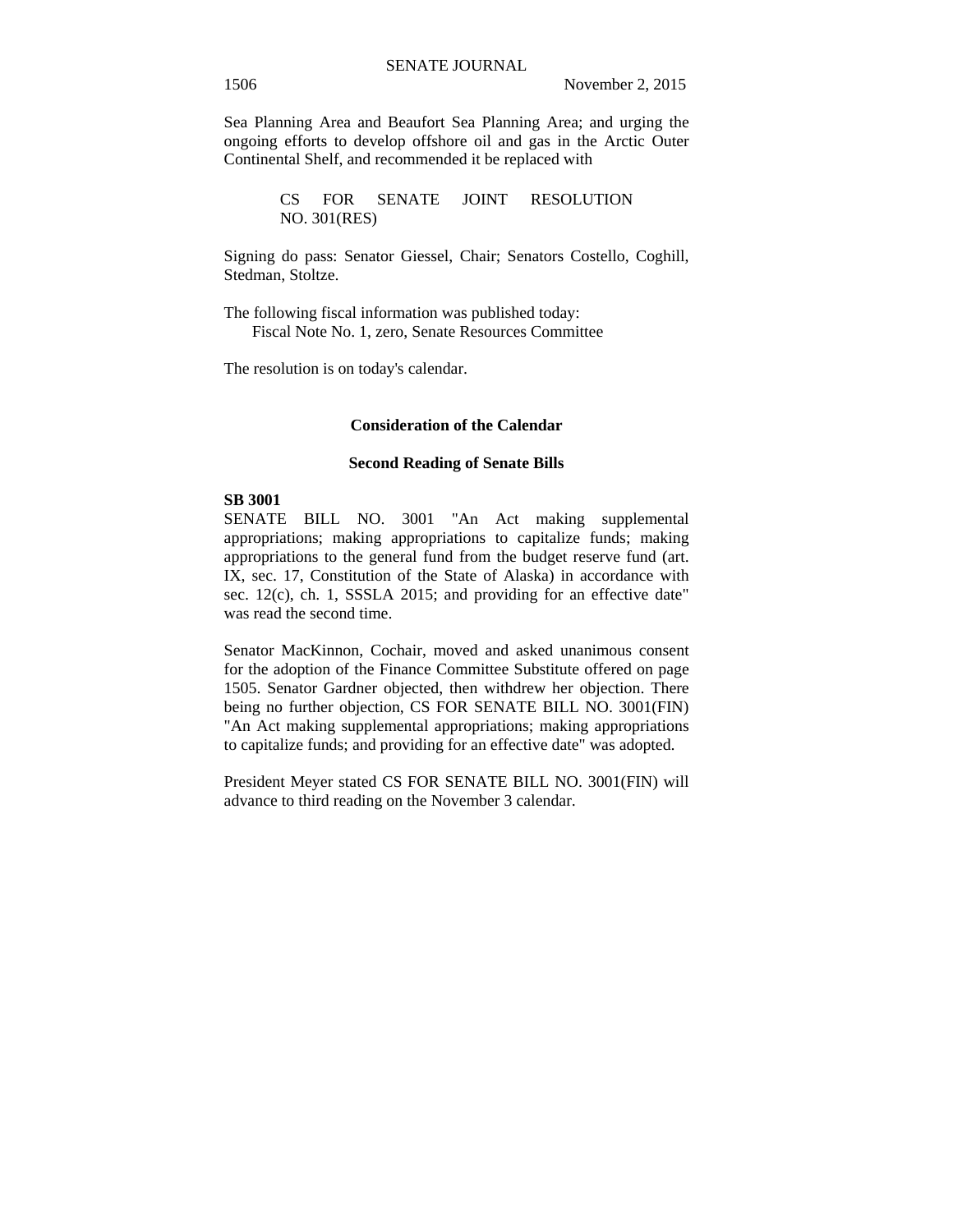#### **Second Reading of Senate Resolutions**

#### **SJR 301**

SENATE JOINT RESOLUTION NO. 301 Opposing the recent decisions to cancel future lease sales in the Chukchi and Beaufort Seas and to deny the suspension of Shell and Statoil's leases; urging the United States Department of the Interior to continue to promote oil exploration in the Chukchi and Beaufort Seas; urging the United States Bureau of Safety and Environmental Enforcement to reconsider and approve requests from Shell and Statoil for lease suspensions in the Chukchi Sea Planning Area and Beaufort Sea Planning Area; and urging the ongoing efforts to develop offshore oil and gas in the Arctic Outer Continental Shelf, was read the second time.

Senator Giessel, Chair, moved and asked unanimous consent for the adoption of the Resources Committee Substitute offered on page 1505. Senator Gardner objected, then withdrew her objection. There being no further objection, CS FOR SENATE JOINT RESOLUTION NO. 301(RES) was adopted.

Senators Dunleavy, Kelly, Costello, Coghill, Stevens, Micciche, Bishop, Giessel, MacKinnon, Stedman, Meyer moved and asked unanimous consent to be shown as cosponsors on the resolution. Without objection, it was so ordered.

President Meyer stated CS FOR SENATE JOINT RESOLUTION NO. 301(RES) will advance to third reading on the November 3 calendar.

## **Special Order of Business**

Senator Coghill moved and asked unanimous consent that the following Citation Calendar be made a special order of business. Without objection, it was so ordered.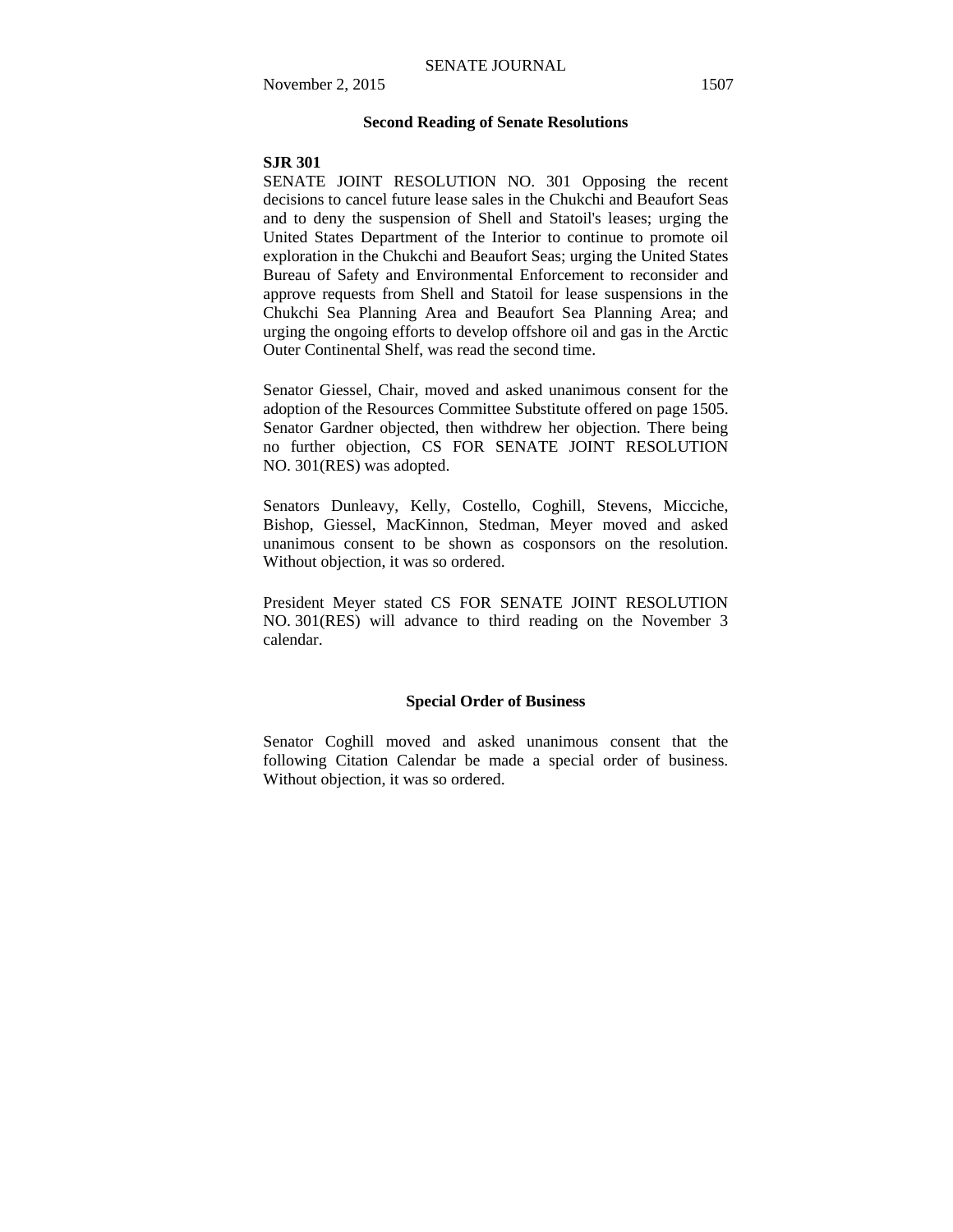### **Citation Calendar**

Honoring - 2015 Fairbanks Champions for Children Award Winners Representative(s) Kawasaki, Wool Senator(s) Kelly, Bishop, Meyer, Coghill, Costello, Dunleavy, Egan, Ellis, Gardner, Giessel, Hoffman, Huggins, MacKinnon, McGuire, Micciche, Olson, Stedman, Stevens, Stoltze, Wielechowski

In Memoriam - Joseph Tang Mielke

Senator(s) Huggins, Meyer, Bishop, Coghill, Costello, Dunleavy, Egan, Ellis, Gardner, Giessel, Hoffman, Kelly, MacKinnon, McGuire, Micciche, Olson, Stedman, Stevens, Stoltze, Wielechowski Representative(s) Neuman

In Memoriam - Jack O'Brien Representative(s) Kawasaki, Guttenberg Senator(s) Kelly, Coghill, Meyer, Bishop, Costello, Dunleavy, Egan, Ellis, Gardner, Giessel, Hoffman, Huggins, MacKinnon, McGuire, Micciche, Olson, Stedman, Stevens, Stoltze, Wielechowski

In Memoriam - Marcy Ann Buch Representative(s) Claman Senator(s) Ellis, Coghill, Meyer, Bishop, Costello, Dunleavy, Egan, Gardner, Giessel, Hoffman, Huggins, Kelly, MacKinnon, McGuire, Micciche, Olson, Stedman, Stevens, Stoltze, Wielechowski

In Memoriam - Morgan Anniqsauq Solomon Representative(s) Guttenberg Senator(s) Coghill, Meyer, Bishop, Costello, Dunleavy, Egan, Ellis, Gardner, Giessel, Hoffman, Huggins, Kelly, MacKinnon, McGuire, Micciche, Olson, Stedman, Stevens, Stoltze, Wielechowski

Senator Coghill moved and asked unanimous consent that the citations be adopted. Without objection, the citations were adopted and referred to the Secretary for transmittal.

#### **Unfinished Business**

Senator Hoffman moved and asked unanimous consent to be excused from a call of the Senate from noon, November 3 through plane time, November 9. Without objection, Senator Hoffman was excused.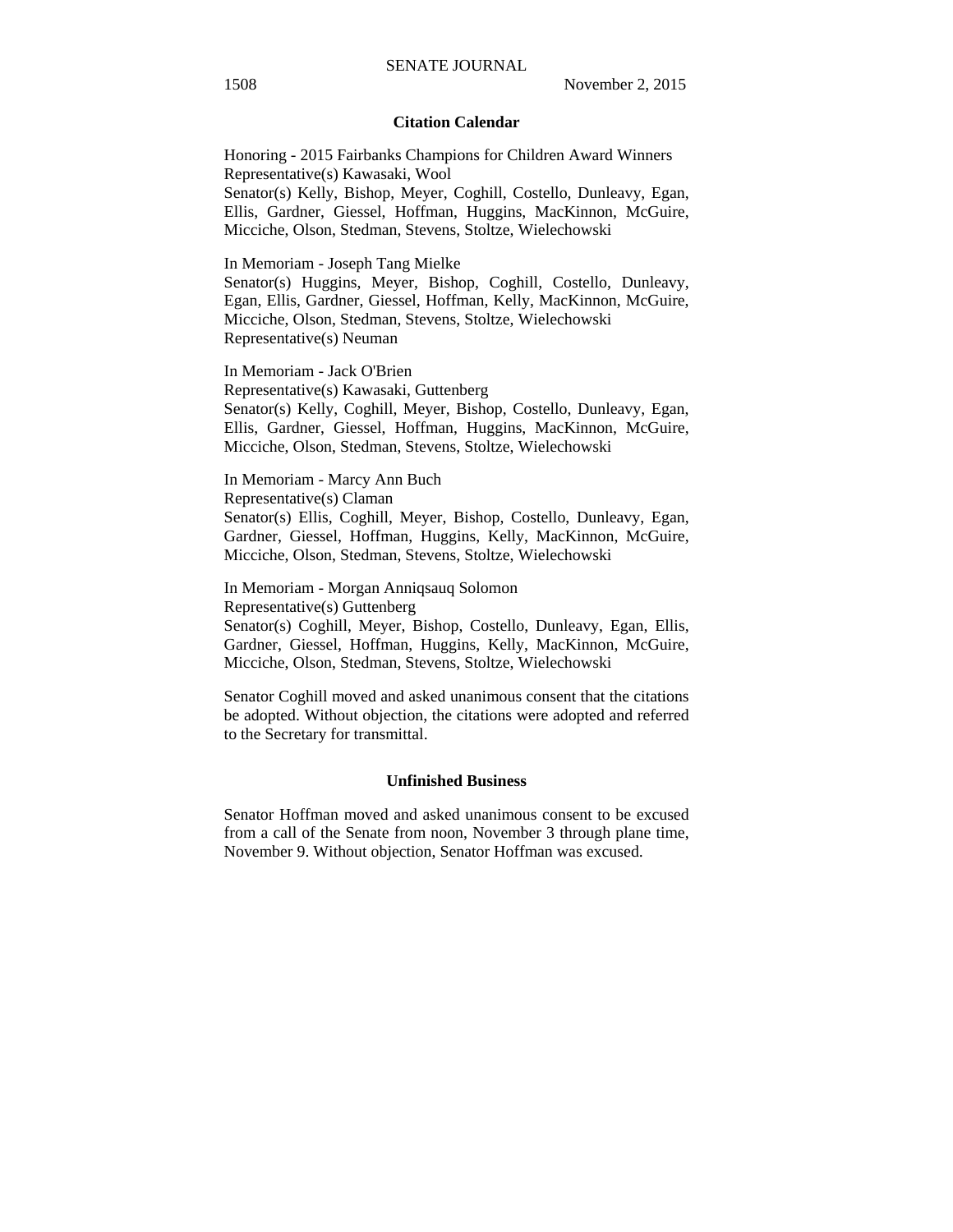November 2, 2015 1509

#### **Announcements**

Rule 23(d) of the Alaska State Legislature Uniform Rules is currently in effect.

Announcements are at the end of the journal.

## **Adjournment**

Senator Coghill moved and asked unanimous consent that the Senate stand in adjournment until 10:00 a.m., November 3, 2015. Without objection, the Senate adjourned at 11:55 a.m.

> Liz Clark Secretary of the Senate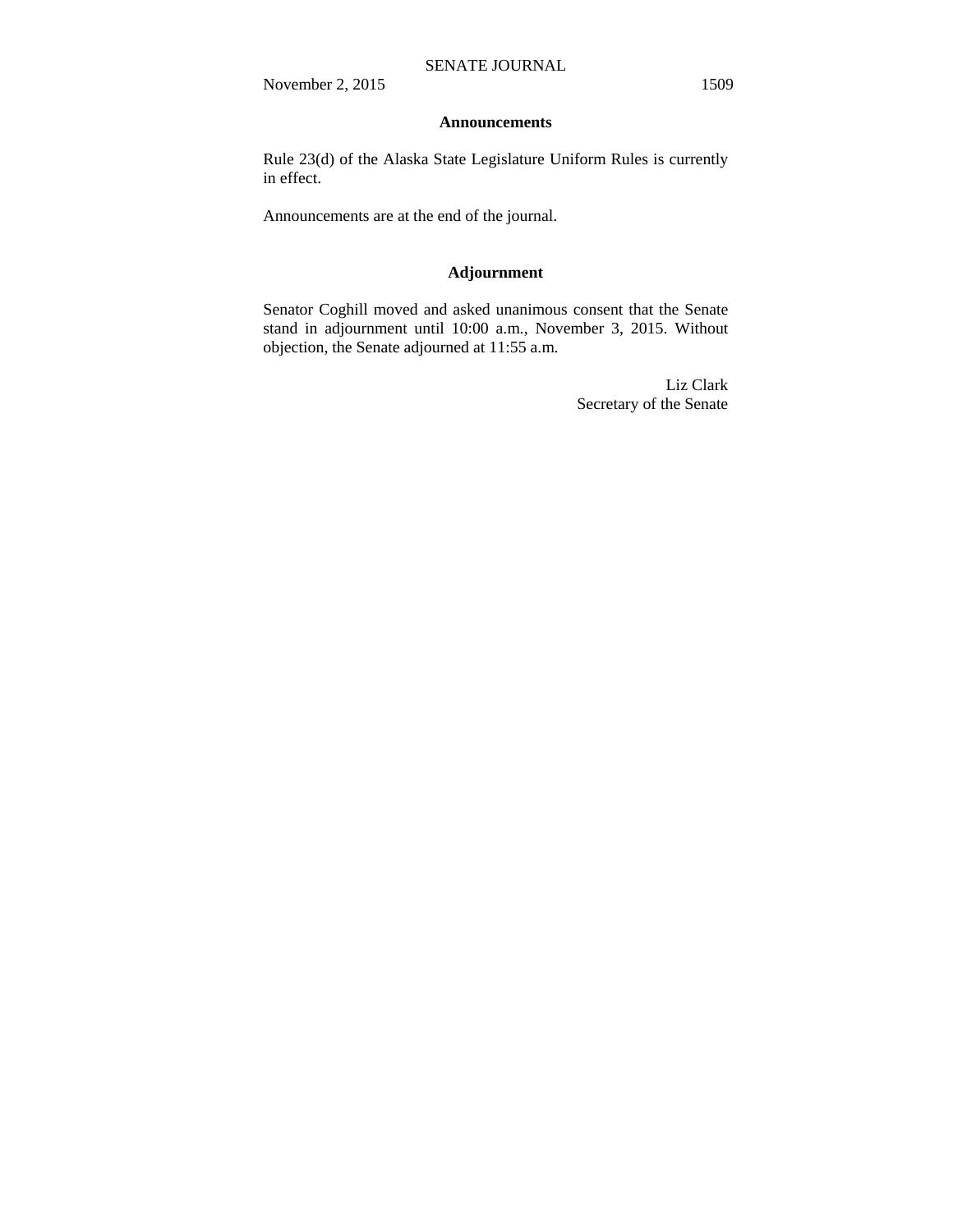#### **Announcements**

Americans with Disabilities Act Notice - Persons with disabilities who require special accommodation or alternative communication formats to access committee meetings may contact the appropriate committee office or the Legislative Information Office in their community. Reasonable advance notice is needed to accommodate the request. For further information, call the ADA Coordinator at 465-3854 Voice/465-4980 TDD.

## **STANDING COMMITTEES**

+ indicates teleconference

= indicates bill previously heard/scheduled

## **FINANCE**

**Nov 02 Monday Butrovich 205 9:00 AM**  += SB3001 APPROP: LNG PROJECT & FUND/AGDC/SUPP.

----------------------------------------

#### **JOINT COMMITTEES**

# **LEGISLATIVE BUDGET & AUDIT**

| -- Testimony <invitation only=""> --</invitation> |  |
|---------------------------------------------------|--|
|                                                   |  |
| School Design and Construction Report<br>$^{+}$   |  |
| -Department of Education and Early Development    |  |
| Evaluation of Salary & Benefits Schedule for      |  |
| <b>School Districts</b>                           |  |
| -UAA Center for Alaska Education Policy Research  |  |
| Department of Administration, Personnel and       |  |
| <b>Labor Relations</b>                            |  |
| Meeting will be teleconferenced. A live audio     |  |
| stream will be available in Juneau from the       |  |
| Beltz Room in the Tom Stewart Bldg., Room 105     |  |
|                                                   |  |